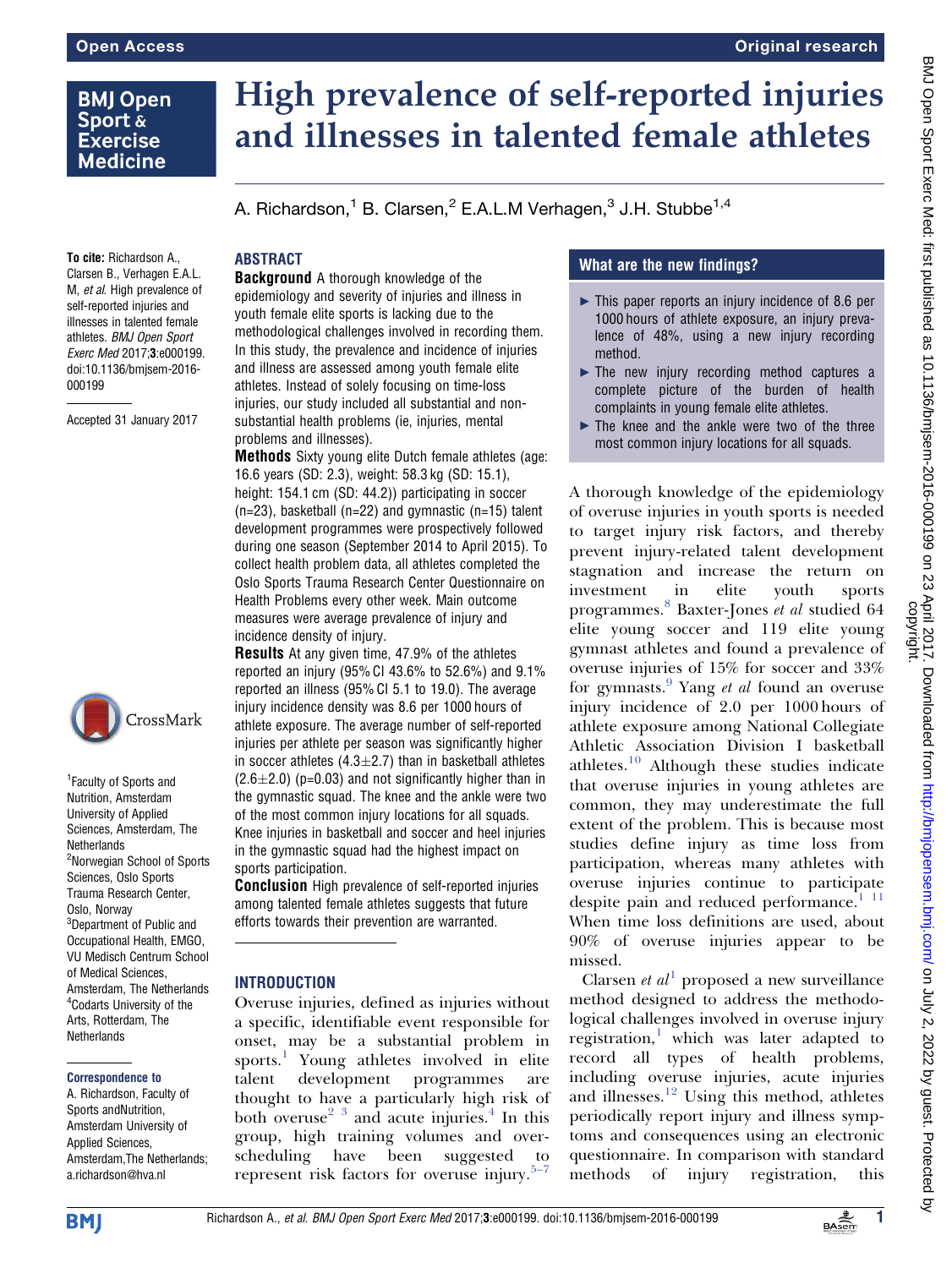approach may provide greater information on true consequences of injury over time.<sup>[1 7 13](#page-7-0)</sup> Although some athletic groups have been investigated using this new method, little is known about young talented female athletes, who are suggested to be a high-risk population.[6](#page-6-0) The aim of this study was to use this new method and gain more insight into the injuries and illnesses of young elite female athletes by recording injury and illness prospectively throughout a full season.

## MATERIALS AND METHODS **Subjects**

We invited all athletes ( $n=60$ , mean age: 16.6, SD=2.3 years) involved in the soccer  $(n=23)$ , basketball  $(n=22)$ and gymnastics  $(n=15)$  squads of the Dutch national high-performance programme of the Centre for Top Sport and Education (CTO) Amsterdam, the Netherlands. To qualify for the programme, athletes must be nominated by their national federations and be competing at the national or international level in their sport. About 180 athletes in eight different sports are currently supported by CTO Amsterdam. The teams included in the study were a convenience sample, and all athletes and their parents were informed about the procedure and provided written informed consent. The study was approved by the Medical Ethics Committee of the Academic Medical Centre Amsterdam.

## **Procedures**

During the preseason period (August 2014), the baseline characteristics were recorded by the medical staff of the CTO Amsterdam, including age, height and body weight. All athletes were prospectively followed during the entire 2014/2015 competitive season. The season runs from August 18 until April 26 for the soccer team (36 weeks) and from September 28 until April 26 (30 weeks) for the basketball and gymnastic teams. Every other week, all athletes were asked to complete questionnaires by using a web-based system (Monitoring Athletes, Trainers, Coaches and Health (MATCH) professionals). MATCH is developed by the Amsterdam University of Applied Sciences and used to monitor stress and recovery. This system consists of different questionnaires, including a Dutch translation of the Oslo Sports Trauma Research Center Question-naire on Health Problems.<sup>[12](#page-7-0)</sup> This version was a forward–backwards translation from the original Norwegian version.[7](#page-6-0) Every fortnight on Sunday, athletes automatically received a link to the questionnaire by e-mail. If the athlete did not respond to the questionnaire within 3 days, a reminder by e-mail was sent. After 5 days of non-response, the coach was notified by the research team about uncompleted questionnaires. Subsequently, the coach asked the athletes personally to complete the questionnaire.

## Illness and injury registration

The questionnaire consisted of four key questions on the consequences of health problems on sport participation, training volume and sport performance, as well as the degree to which the athlete perceived symptoms. Each item is scored with a 4-point or 5-point scale, ranging from 0 (no problem, no reduction, no effect and no symptoms, respectively) to 25 (cannot participate at all or severe symptoms). The severity of a health problem was calculated on a scale of 0–100 by summing the score of the four key questions, according to the method proposed by Clarsen et  $al.$ <sup>[1](#page-6-0)</sup> If the severity score was 0, the questionnaire was finished for that 2-week period. However, if the severity score was higher than 0, a health problem was registered, and if the athlete selected option 2 or 3 in either key question 2 or 3, a substantial health problem was registered.<sup>[12](#page-7-0)</sup> Next, the athlete was asked whether she was referring to an injury or an illness. In case of an illness, no further information about the illness was registered. In case of an injury, the athlete was automatically directed to an injury registration form based on an international consensus statement on injury surveillance method-ology for football<sup>[14](#page-7-0)</sup> to collect further details (eg, location, history and acute or overuse onset). At the end of this injury form, the athlete was asked if the injury was mentioned in the questionnaire of the previous biweekly period. If the athlete stated that the injury was previously mentioned, the severity score was added to the severity score of the previously mentioned injury to calculate the cumulative severity score for each case. Only one injury or illness could be registered. Finally, the athlete reported her training and match exposure minutes over the last 2 weeks.

## Statistical analysis

All statistical procedures were performed using SPSS V.22. Baseline characteristics, measured as continuous variables, were expressed as mean and SD. Body mass index was calculated from athletes' baseline height and weight. The prevalence of all health problems (eg, illness, overuse injuries and acute injuries) was calculated for each biweekly period by dividing the number of reported problems by the number of respondents for that specific period. The prevalence of substantial problems (ie, a moderate or major reduction in sport activity and/or performance) was calculated separately.[12](#page-7-0) Injury incidence density (IID) was calculated as the number of new injuries per 1000 hours of sport participation. Injuries that were present at the start of the study were not taken into account. A Poisson model was used to obtain 95% CI around the IID.

To calculate differences in injury characteristics between sports, independent samples t-tests were applied for the normally distributed continuous parameter (eg, reported injuries per athlete). p Values were two-tailed, and significance level was set at  $p<0.05$ . To calculate the relative impact of injuries between the various sporting groups, a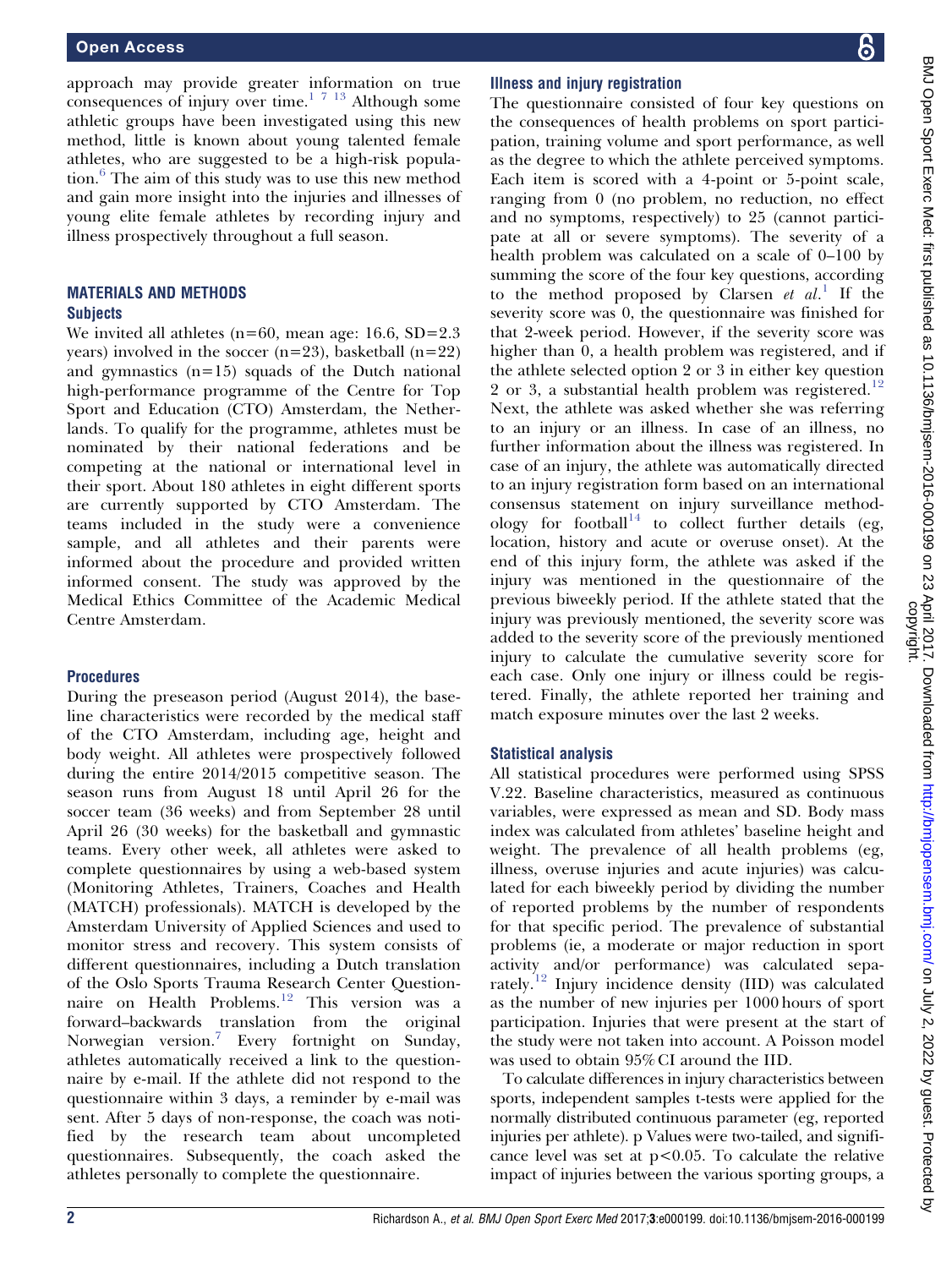aboxecteristics

| .<br>$1.10$ and $1.10$ and $1.01$ and $1.01$ and $1.00$ and $1.00$ and $1.00$ and $1.00$ and $1.00$ and $1.00$ and $1.00$ and $1.00$ and $1.00$ and $1.00$ and $1.00$ and $1.00$ and $1.00$ and $1.00$ and $1.00$ and $1.00$ and |              |               |                   |              |  |
|----------------------------------------------------------------------------------------------------------------------------------------------------------------------------------------------------------------------------------|--------------|---------------|-------------------|--------------|--|
|                                                                                                                                                                                                                                  | Overall      | <b>Soccer</b> | <b>Basketball</b> | Gymnastics   |  |
| N                                                                                                                                                                                                                                | 60           | 23            | 22                | 15           |  |
| Age, years                                                                                                                                                                                                                       | 16.6 (2.3)   | 17.2(1.2)     | 17.7(1.2)         | 14.0(2.8)    |  |
| Weight, kg                                                                                                                                                                                                                       | 58.3(15.1)   | 60.1(7.0)     | 70.6 (9.6)        | 40.1(12.1)   |  |
| Height, cm                                                                                                                                                                                                                       | 154.1 (44.2) | 167.1 (7.6)   | 180.3 (7.4)       | 147.0 (10.5) |  |
| Body mass index                                                                                                                                                                                                                  | 20.4(2.7)    | 21.4(2.1)     | 21.8(2.0)         | 18.7(2.83)   |  |
| Training exposure (hours)                                                                                                                                                                                                        | 324 (184)    | 209 (193)     | 325 (107)         | 497 (115)    |  |
| Match exposure (hours)                                                                                                                                                                                                           | 42 (36)      | 25(13)        | 70 (42)           | 25(25)       |  |

cumulative severity score was calculated for each anatomical area for each sporting group by summing athletes' severity score over the total season, adjusted for differing group sizes and response rate. $15$  An assessment of scores of the relative impact of injuries was used to compare each anatomical area within and between sports.

## RESULTS

## Response and baseline characteristics

Fifty-nine of the 60 athletes enrolled in the study completed the entire follow-up period. The baseline characteristics of these athletes are shown in table 1. One athlete dropped out the talent development programme during the season. In total, 970 questionnaires were sent to the athletes and 919 were completed, resulting in a response rate of 95%.

### Prevalence of health problems

During the season, a health problem was reported in 556 of the 919 (60.5%) questionnaires. Of these, 440 were caused by an injury (79.1%), 84 by an illness (15.1%) and 32 were unclassified (5.8%). Of all reported health problems, a total of 282 (30.7%) were classified as substantial. A majority of the substantial health problems were injury-related (n=232, 82.3%). As shown in table 2, the average biweekly prevalence of substantial injury problems in the gymnastic squad is significantly lower than in both the soccer and basketball squads.

There was no significant difference on the prevalence of injuries between the biweekly periods. [Figure 1](#page-3-0) shows that there may be a trend indicating that the injury prevalence was higher at the start of the season and during the winter break (weeks 17–19).

## Characteristics of health problems

Of all 556 reported health problems, 308 were unique (eg, not mentioned in the previous questionnaire). Of these, 192 were classified as an injury (62.3%), 84 as illness (27.3%) and 32 were unclassified health problems  $(10.4\%).$ 

#### Illnesses

A total of 84 illnesses were reported by 44 athletes (27% of all health problems), which equates to an

Table 2 Average biweekly prevalence of all health problems and of substantial problems, prevalence given as the biweekly per cent of injured players in the entire population (95% CI)

|                             | Overall                     | <b>Soccer</b>              | <b>Basketball</b>           | Gymnastics                    |
|-----------------------------|-----------------------------|----------------------------|-----------------------------|-------------------------------|
| All health problems         | 60.5 (55.7 to 65.7)         | 61.1 (53.9 to 69.2)        | 59.7 (51.6 to 69.2)         | 60.5 (50.9 to 71.8)           |
| Injury                      | 47.9 (43.6 to 52.6)         | 48.0 (41.7 to 55.3)        | 46.6 (39.5 to 55.1)         | 49.3 (40.1 to 59.6)           |
| Acute                       | 35.7 (32.0 to 39.7)         | 37.9 (32.4 to 44.4)        | 34.9 (28.8 to 42.3)         | 32.6 (25.8 to 41.2)           |
| Overuse                     | 12.2 (7.6 to 23.3)          | 10.1 (7.4 to 13.7)         | 11.7 (8.4 to 16.4)          | 16.7 (12.1 to 23.2)           |
| <b>Illness</b>              | $9.1$ (5.1 to 19.0)         | $9.1$ (6.6 to 12.6)        | 10.7 (7.6 to 15.1)          | 7.0 (4.2 to 11.6)             |
| Unclassified                | $3.5(1.3 \text{ to } 10.9)$ | $3.9(2.4 \text{ to } 6.4)$ | $2.3(1.1 \text{ to } 4.9)$  | 4.2 $(2.2 \text{ to } 8.0)$   |
| Substantial health problems | 30.7 (23.45 to 47.6)        | 34.7 (29.4 to 41.0)        | 33.6 (27.6 to 40.8)         | 19.1 (14.0 to 25.9)           |
| Injury                      | 25.2 (18.6 to 40.5)         | 28.3 (23.6 to 34.0)        | 27.9 (22.5 to 34.5)         | 15.8 (11.3 to 22.1)           |
| Acute                       | 20.2 (14.2 to 34.0)         | 23.4 (19.1 to 28.6)        | 22.8 (18.0 to 28.9)         | 10.7 $(7.1 \text{ to } 16.1)$ |
| Overuse                     | $5.0$ (2.2 to 13.1)         | 4.9 (3.2 to 7.6)           | $5.0$ (3.0 to 8.3)          | 5.1 (2.8 to $9.2$ )           |
| <b>Illness</b>              | 4.1 (1.7 to 11.8)           | 5.2 (3.4 to 7.9)           | 4.7 (2.8 to $7.9$ )         | 1.4 $(0.5 \text{ to } 4.3)$   |
| Unclassified                | 1.3 $(0.3$ to $7.9)$        | 1.2 (0.5 to 3.0)           | 1.0 $(0.3 \text{ to } 3.1)$ | 1.9 (0.7 to 5.0)              |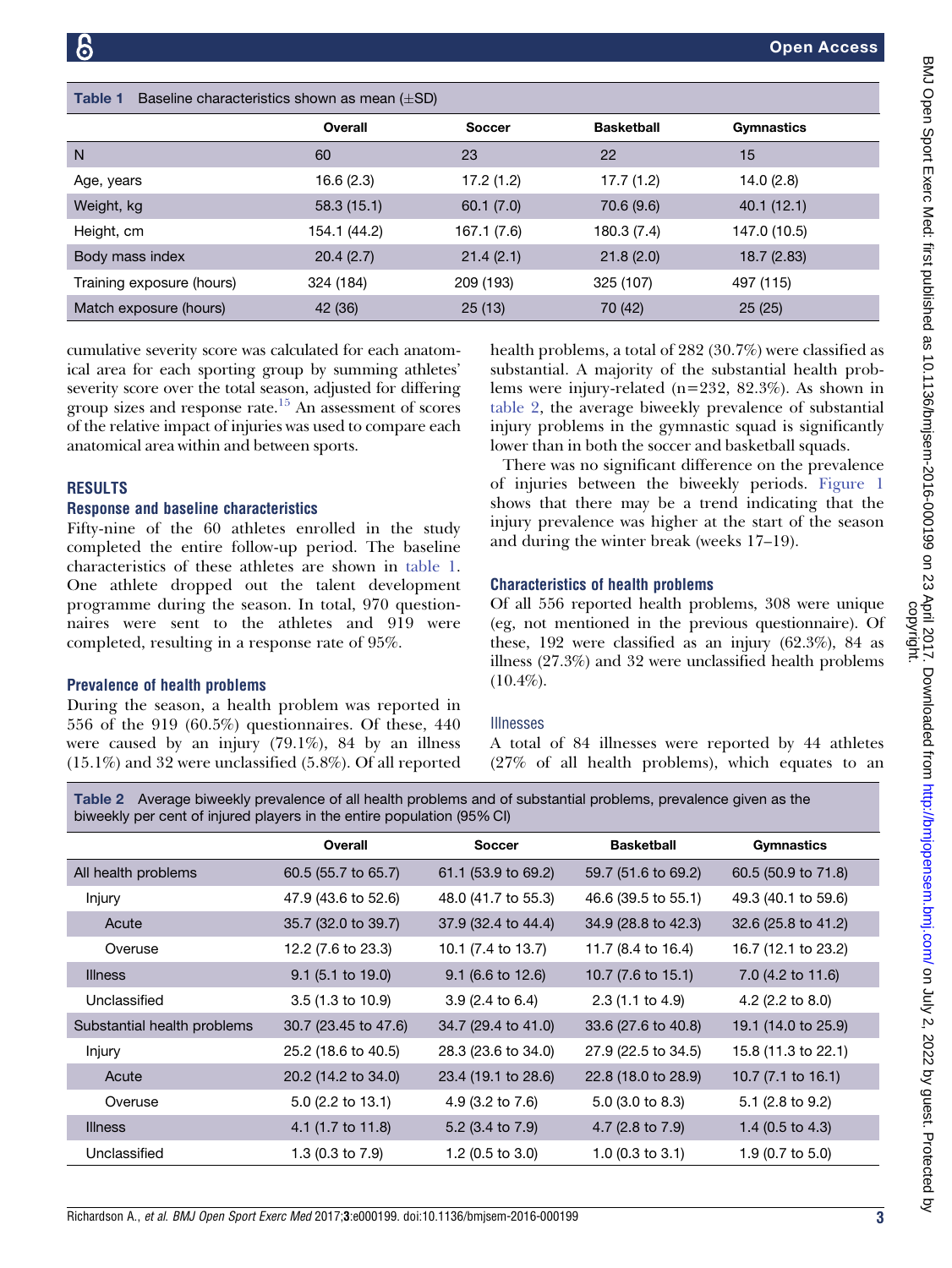#### <span id="page-3-0"></span>Open Access

Figure 1 Biweekly prevalence of injuries during the 36-week followup period. Full line represents all reported injuries, whereas dotted line represents substantial injuries.



average number of reported illnesses per athlete of 1.4 during the season (soccer: 1.6, basketball: 1.5 and gymnastics: 1.0).

#### Injuries

Sixty-two per cent of all health problems were injuries  $(n=192)$ . Four athletes  $(6.7%)$  did not report any injury during the season, 10 athletes (16.7%) reported one injury, 12 athletes (20%) reported two injuries and 46 athletes (76.7%) reported three or more injuries. The average biweekly severity score of injuries was  $32.0 \pm 20.3$ , with a range of 86.4 and a median of 28. No significant differences of the average biweekly severity score were found between sports ([table 3\)](#page-4-0).

As shown in [figure 2](#page-4-0), the average number of reported injuries per athlete was significantly higher in soccer athletes  $(4.3\pm2.7)$  than in basketball  $(2.6\pm2.0)$  $(p=0.03)$  athletes. Furthermore, a total of 22425 hours of athletic exposures were reported during the entire season (19 903 training hours and 2523 competition hours). This equates to an overall IID of 8.6 injuries

per 1000 hours (95% CI 7.4 to 9.9). Injury incidence in the soccer squad (17.1 injuries per 1000 hours; 95% CI 14.0 to 21.0) was significantly higher than in the basketball squad (6.3 injuries per 1000 hours; 95% CI 4.9 to 8.2) and the gymnastic squad (5.2 injuries per 1000 hours; 95% CI 3.9 to 7.1) [\(table 4](#page-4-0)).

The most common acute injury locations were the ankle (n=36; 18.8%), knee (n=31; 16.1%) and the posterior upper leg (n=24; 12.5%), whereas the most common overuse injury locations were the knee  $(n=12)$ ; 20.3%), posterior upper leg  $(n=7; 11.9\%)$ , lower back  $(n=5; 8.5\%)$  and the heel  $(n=5; 8.5\%).$  [Table 5](#page-5-0) shows the most common injury locations for each sport.

#### Relative impact of injuries

[Figure 3](#page-5-0) shows the top 10 of the relative impact of injuries in each anatomical area for each sport, based on the adjusted cumulative severity score over the total season. As shown in the figure, heel injuries among gymnasts, knee injuries among basketball athletes and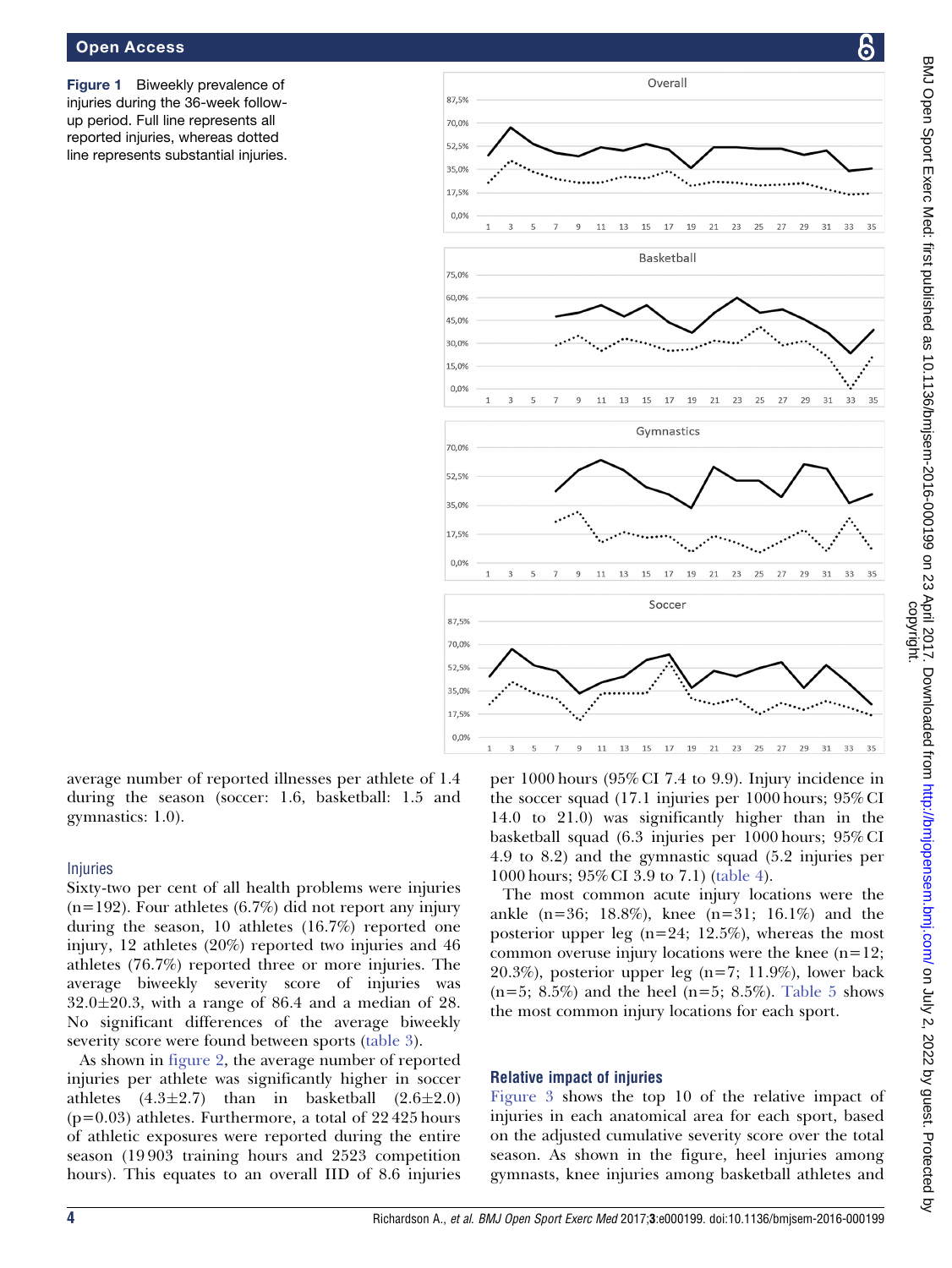| Open Access                                                    |
|----------------------------------------------------------------|
|                                                                |
| $\star$                                                        |
|                                                                |
|                                                                |
|                                                                |
|                                                                |
|                                                                |
|                                                                |
| er<br>Total                                                    |
|                                                                |
| reported per                                                   |
| sketball squad (p<                                             |
|                                                                |
| squad, which is<br>2.9 found in the<br>$s^{36}$ In the basket- |
|                                                                |
| lence of 6.3 (95%                                              |
| ly lower than the                                              |
| .2 to 16.7) in the                                             |
| Flanders' national                                             |
| lifferences in the                                             |
| gymnastic squads                                               |
| rent injury defini-                                            |
| sus statement for<br>pall. <sup>14</sup> Our results           |
| ferences in injury                                             |
| s it is not clear                                              |
| that were present                                              |
| showed that $44\%$                                             |

<span id="page-4-0"></span>

| <b>Table 3</b> Average, mean and range of the biweekly |  |
|--------------------------------------------------------|--|
| severity score of injuries per sport                   |  |

|            | N   | Mean (SD)  | <b>Median</b> | Range        |
|------------|-----|------------|---------------|--------------|
| Soccer     | 94  | 34.0(22.5) | 27.8          | $6.0 - 92.4$ |
| Basketball | 55  | 32.8(20.0) | 33.0          | $8.0 - 83.0$ |
| Gymnastics | -43 | 26.5(13.8) | 27.4          | $8.0 - 68.8$ |

knee injuries among soccer athletes had the greatest impact on athletes' performance and participation.

## **DISCUSSION**

The main finding of this study was that the average biweekly prevalence of health problems was 60.5% (95% CI 55.7 to 65.7). Furthermore, injuries are the main problem, with an average biweekly prevalence of 47.9% (95% CI 43.6 to 52.6). This is higher than the prevalence of injuries found in Norwegian Olympic and Paralympic adult athletes using similar data collection methods.[12](#page-7-0) This might be explained by several factors. First, the athletes in our study are adolescents. The musculoskeletal system of adolescents is not fully developed, which may increase the risk of injuries. $16-18$ This is underlined by the adolescent growth sportinduced alterations in limb length, body mass and moments of inertia, which may affect coordination and movement patterns. These physical alterations may play a role in the increased risk of injuries.<sup>17</sup> <sup>19-24</sup> Second, our participants are all female. It is well documented that women are at higher injury risk compared with men for many injury types.<sup>25-28</sup> Some studies attribute the increased injury rate to gender-based anatomical differences, such as joint laxity, bone structures and limb alignment. $27$  Other studies have suggested that female hormones are directly involved in female injury rates.<sup>[29–31](#page-7-0)</sup> Especially after the onset of maturation, differences in circadian sex hormones are attributable to imbalances in neuromuscular control, which may cause an increased injury risk in pubertal women.[32–34](#page-7-0)

In the soccer squad, we found an incidence of 17.1 injuries per 1000 athletic exposure (95% CI 14.0 to 21.0), which is significantly higher than the incidence found in the study of young elite female soccer players  $(6.4; 95\% \text{ CI } 5.9 \text{ to } 6.9).$ <sup>[35](#page-7-0)</sup> Furthermore, we found an incidence of 5.2 (95% CI 3.9 to 7.1) injuries per 1000



Figure 2 The average number of injuries player. \*Significantly different from the bas 0.05%).

athletic exposure in the gymnastic higher than the injury incidence of study of young elite female gymnasts. ball squad, we found an injury incident CI 4.9 to 8.2), which is significantly injury incidence of  $13.9$  ( $95\%$  CI 11. study of female basketball players in and regional competition. $37$  The d injury incidence in the soccer and can be explained by the use of different tions. Both studies used the consens injury surveillance methods in footb substantiate this suggestion. The difincidence may be even greater, as whether the studies excluded injuries at the start of the study. Clarsen et al showed that 44% of identified injuries in their study would have been excluded in incidence calculation for this reason.<sup>[1](#page-6-0)</sup> Furthermore, as suggested by Clarsen et al, the injury registration method used in our study can identify more than 10 times as many cases than this standard method.<sup>[1](#page-6-0)</sup> Apart from a possible overestimation of injury incidence, the lower injury incidence in the basketball squad may be explained by the different competing levels the subjects were involved in. There is some scientific evidence that athletes performing at international levels are at lower injury risk than athletes performing at the national level.<sup>38</sup> <sup>39</sup> Internationals have more sports medicine and sports science and coaching resources working in a coordinated fashion, resulting in a better understanding of injury risks and injury prevention, which may result in a lower injury risk. Furthermore, the higher injury incidence found by Cumps et al is also a result of the injury

| Table 4<br>Injury incidence density characteristics per sport, % (95% CI) |                            |                     |                             |                             |
|---------------------------------------------------------------------------|----------------------------|---------------------|-----------------------------|-----------------------------|
|                                                                           | Overall                    | <b>Soccer</b>       | <b>Basketball</b>           | Gymnastics                  |
| All reported injuries                                                     | $8.6(7.4 \text{ to } 9.9)$ | 17.1 (14.0 to 21.0) | $6.3(4.9 \text{ to } 8.2)$  | 5.2 $(3.9 \text{ to } 7.1)$ |
| Acute injuries                                                            | $5.9(5.0 \text{ to } 7.0)$ | 12.5 (9.9 to 15.9)  | 4.4 $(3.2 \text{ to } 6.0)$ | $3.2$ (2.2 to 4.6)          |
| Overuse injuries                                                          | $2.6$ (2.0 to 3.4)         | $4.5(3.0)$ to 6.7)  | $2.0$ (1.2 to 3.2)          | $2.1$ (1.3 to 3.3)          |

All data are injury incidence per 1000 hours of athlete exposure, with 95% CI in parentheses.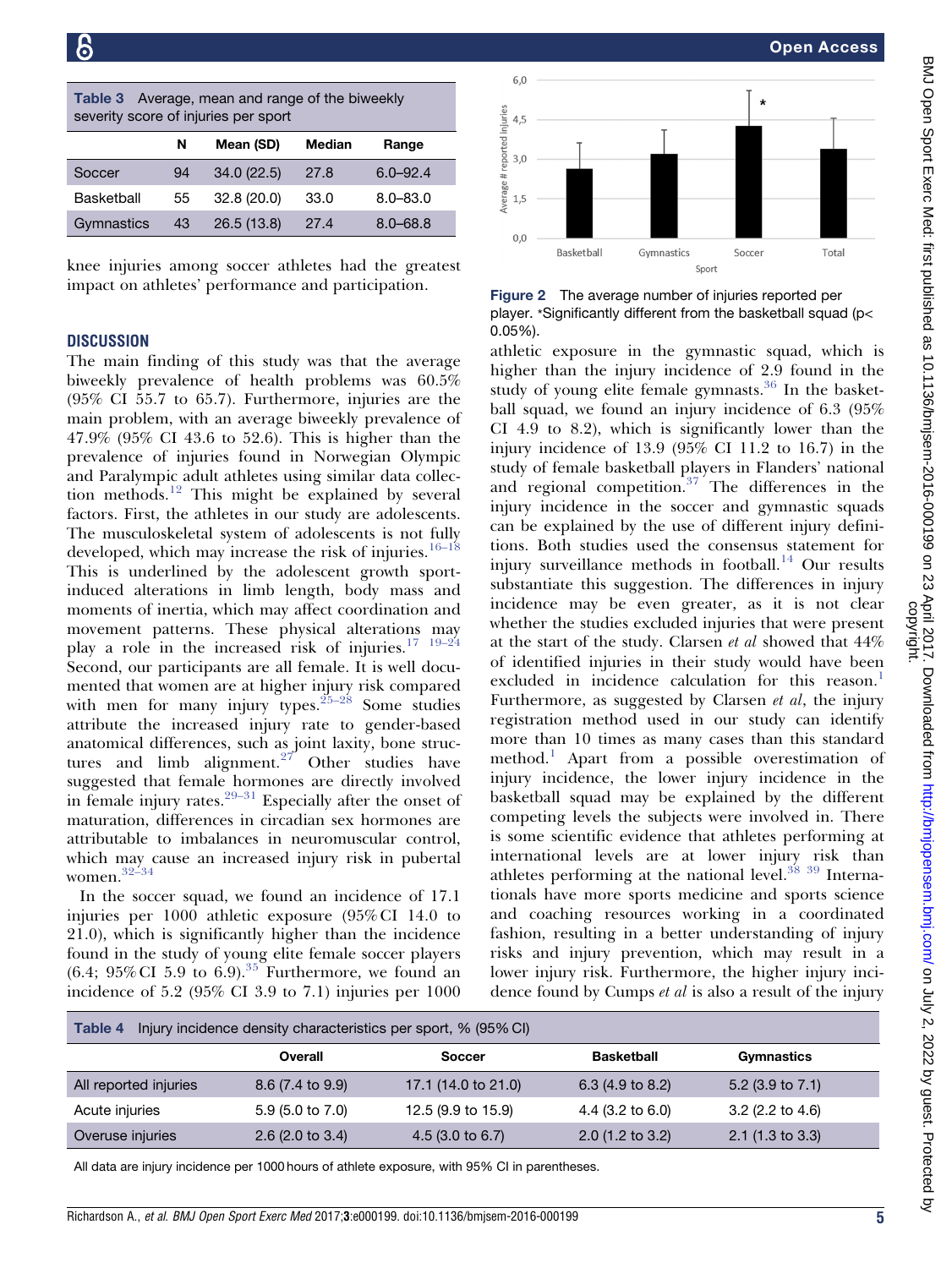<span id="page-5-0"></span>

| Table 5 Total number of injuries and acute injuries per location overall and per sport (%) |            |          |                    |             |  |
|--------------------------------------------------------------------------------------------|------------|----------|--------------------|-------------|--|
|                                                                                            | Overall    | Soccer*  | <b>Basketball*</b> | Gymnastics* |  |
| Groin                                                                                      | 10 $(5)^5$ | 6(6)     | 2(4)               | 2(5)        |  |
| Acute                                                                                      | 8(4)       | 4(4)     | 2(4)               | 2(5)        |  |
| Thigh anterior                                                                             | 24(13)     | 19 (20)  | 4(7)               | 1(2)        |  |
| Acute                                                                                      | 17 (9)     | 14 (15)  | 3(5)               | 0(0)        |  |
| Knee                                                                                       | 31(16)     | 14(15)   | 11(20)             | 6(14)       |  |
| Acute                                                                                      | 19 (10)    | 9(10)    | 7(13)              | 3(7)        |  |
| Ankle                                                                                      | 36 (19)    | 17(18)   | 14 (26)            | 5(11)       |  |
| Acute                                                                                      | 32 (16)    | 15 (16)  | 14 (26)            | 3(7)        |  |
| Heel                                                                                       | 6(3)       | 0(0)     | 2(4)               | 4(9)        |  |
| Acute                                                                                      | 1(0.5)     | 0(0)     | 1(2)               | 0(0)        |  |
| Foot and toes                                                                              | 11(6)      | 4(4)     | 1(2)               | 6(14)       |  |
| Acute                                                                                      | 10(5)      | 4(4)     | 0(0)               | 6(14)       |  |
| Total                                                                                      | 192 (100)  | 94 (100) | 55 (100)           | 43 (100)    |  |
| Acute                                                                                      | 133 (69)   | 69 (73)  | 38 (69)            | 226 (60)    |  |

\*Percentages are shown as percentage of injury location within sport.

definition that was used, as it included serious, moderate and minor injuries. This definition is similar to the definition used in this study.

Although injury incidence differed from other studies, the majority of injury locations in our study were in agreement with other studies. The majority of injuries were located at the ankle and knee for all squads. Thigh injuries supplemented the top three injury list in the soccer and basketball squads, whereas it was the foot in the gymnastic squad. These results are similar to other studies on adult  $26 \frac{40-42}{2}$  and young<sup>[35 36](#page-7-0)</sup> female elite athletes. The relatively high average prevalence of heel injuries in gymnastics and knee injuries in soccer and basketball supports the fact that the foot (gymnastics) and the knee (soccer and basketball) are the most commonly affected areas. $2635$ 

 $3640-42$  The relative average prevalence of heel injuries in the gymnastic squad was at least double of the prevalence of all injuries in the other squads. This indicates that gymnastic prevention programmes should focus on heel injuries. Soccer and basketball squads should focus on the prevention of knee problems, for example with the  $11+$  injury prevention programme<sup>[43](#page-7-0)</sup> and the ankle prevention programme, freely available as an interactive app ('Strengthen Your Ankle' translated in Dutch as: 'Versterk je enkel'; available for iOS and Android).<sup>[44](#page-7-0)</sup>

One major strength of this study is the response rate of the biweekly questionnaire of 95%. There are several reasons that might explain the high response rate. For example, we used adequate guidance during the season to increase the involvement of athletes and

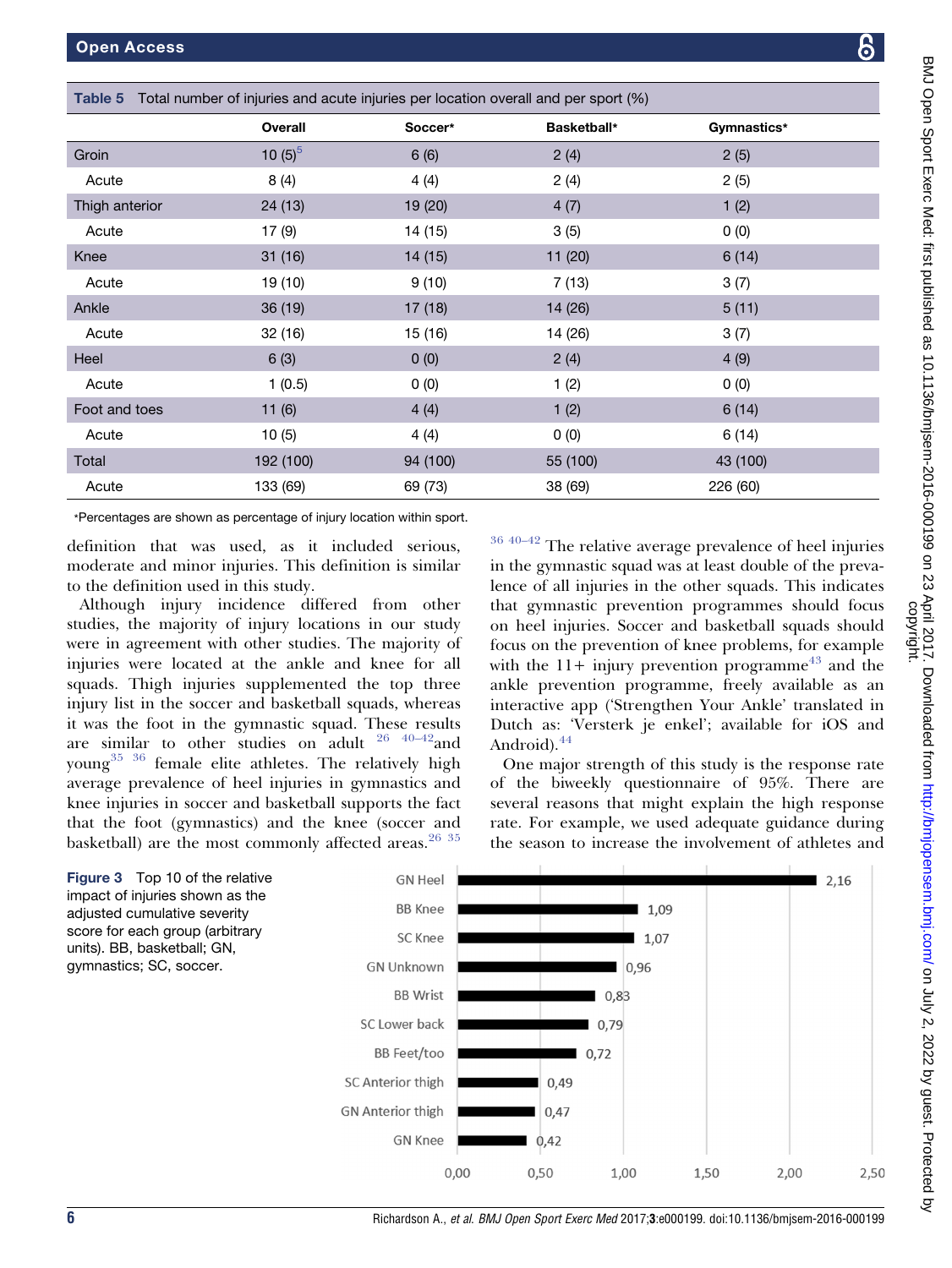<span id="page-6-0"></span>18

coaches. In addition, we used MATCH to give coaches visual feedback of the collected data to improve their commitment to this study. We recommend to use this approach when using similar registration methods.

A unique aspect of this study is that all participants were active in a professional sports talented programme for female athletes. A thorough investigation on the severity and magnitude of self-reported health problems in this group is missing. Although the sample size is relatively small, the presented data are accurately measured and can be seen as a thorough representation of the real life.

In this study, we used athlete-reported outcomes. This methodology exposes a potential limitation. Most talented athletes lack medical expertise. Therefore, we were unable to record specific diagnoses for the reported injuries and profound onset mechanisms. We recommend that future studies include a follow-up from the medical staff during the data collection period to gain more insight in the injury type and aetiology. As the focus of this study was to reveal the magnitude and severity of self-reported health problems, we chose to restrict athletes to report only injury locations. However, future studies may better target a specific injury prevention programme for common injuries, when specific medical data of injuries are available.<sup>[45](#page-7-0)</sup> Moreover, training and match exposure may be difficult to be defined by the athletes as time on the pitch may not equal exposure time. Future studies can include coaches in defining training and match exposure.

The second limitation is that athletes recorded a questionnaire every other week, instead of every week, as proposed by Clarsen  $et$   $al.$ <sup>1</sup> This may have led to a slight underestimation of health problems, as athletes may forget a health problem that occurred 2 weeks earlier. In addition, the used methodology implies that the problem's severity is constant between two recordings. It is, therefore, unclear at what specific day the severity of the health problem was the highest. However, due to this method, the athletes were not overloaded with questionnaires every week, leading to a very high compliance. Furthermore, we believe that athletes are able to provide reliable information about a health problem from prior to 2 weeks. Clarsen et al showed that the average prevalence and severity of health problems were not affected by the sampling frequency of up to a frequency of one sample every 4 weeks.<sup>1</sup>

Third, the injury definition is very broad. Therefore, some normal aches and pains being part of the sport (eg, delayed onset muscle soreness) may be recorded as an injury. To prevent overestimation of injury prevalence, substantial health problems (ie, reduction in activity and sports performance) were included in this study, which were also very high. Nevertheless, monitoring the severity of normal aches and pains over time may reveal worsening problems. Adequate preventive

interventions targeting these problems may prevent athletes to cease participation in training and competition.

Moreover, the data in this study are based on single teams. These teams are not necessarily representative of all young elite female athletes in these sports. Nevertheless, the results in this study identify the extent and severity of the sports injury problem, which can be used to identify risk factors and reduce future risks of these particular injuries in general.

Finally, in this study, only basic data were collected, but as the focus of this study was injury, no attempt was made to record illness symptoms or classify illness types. Nevertheless, our data are sufficient to conclude that illness rates were low in these athletes (normal population estimates of 2–3 respiratory tract infections per year) and injuries represent the major burden.

Funding This work was supported by National Association of Applied Sciences SIA Grant Number 2013-15-12P.

Competing interests None declared.

Ethics approval The Medical Ethics Committee of the Academic Medical Centre (AMC) Amsterdam.

Provenance and peer review Not commissioned; externally peer reviewed

Open Access This is an Open Access article distributed in accordance with the Creative Commons Attribution Non Commercial (CC BY-NC 4.0) license, which permits others to distribute, remix, adapt, build upon this work noncommercially, and license their derivative works on different terms, provided the original work is properly cited and the use is non-commercial. See: http:// creativecommons.org/licenses/by-nc/4.0/

© Article author(s) (or their employer(s) unless otherwise stated in the text of the article) 2017. All rights reserved. No commercial use is permitted unless otherwise expressly granted.

#### **REFERENCES**

- 1. Clarsen B, Myklebust G, Bahr R. Development and validation of a new method for the registration of overuse injuries in sports injury epidemiology: the Oslo Sports Trauma Research Centre (OSTRC) overuse injury questionnaire. [Br J Sports Med](http://dx.doi.org/10.1136/bjsports-2012-091524) 2013;47:495–502.
- 2. DiFiori JP, Benjamin HJ, Brenner JS, et al. Overuse injuries and burnout in youth sports: a position statement from the American Medical Society for Sports Medicine. [Br J Sports Med](http://dx.doi.org/10.1136/bjsports-2013-093299) 2014;48:287–8.
- 3. Jayanthi NA, LaBella CR, Fischer D, et al. Sports-specialized intensive training and the risk of injury in young athletes: a clinical case-control study. [Am J Sports Med](http://dx.doi.org/10.1177/0363546514567298) 2015;43:794–801.
- 4. Maffulli N, Longo UG, Spiezia F, et al. Aetiology and prevention of injuries in elite young athletes. [Med Sport Sci](http://dx.doi.org/10.1159/000321078) 2011;56:187-200.
- 5. Visnes H, Aandahl HA Bahr R. Jumper's knee paradox-jumping ability is a risk factor for developing jumper's knee: a 5-year prospective study. [Br J Sports Med](http://dx.doi.org/10.1136/bjsports-2012-091385) 2013;47:503–7.
- 6. Bahr R. Demise of the fittest: are we destroying our biggest talents? [Br J Sports Med](http://dx.doi.org/10.1136/bjsports-2014-093832) 2014;48:1265–7.
- 7. Pluim BM, Loeffen FG, Clarsen B, et al. A one-season prospective study of injuries and illness in elite junior tennis. [Scand J Med Sci](http://dx.doi.org/10.1111/sms.12471) [Sports](http://dx.doi.org/10.1111/sms.12471) 2016;26.
- 8. Arliani GG, Belangero PS, Runco JL, et al. The Brazilian Football Association (CBF) model for epidemiological studies on professional soccer player injuries. [Clinics](http://dx.doi.org/10.1590/S1807-59322011001000007) 2011;66:1707–12.
- 9. Baxter-Jones A, Maffulli N, Helms P. Low injury rates in elite athletes. [Arch Dis Child](http://dx.doi.org/10.1136/adc.68.1.130) 1993;68:130–2.
- 10. Yang J, Tibbetts AS, Covassin T, et al. Epidemiology of overuse and acute injuries among competitive collegiate athletes. [J Athl Train](http://dx.doi.org/10.4085/1062-6050-47.2.198) 2012;47:198–204.
- 11. Bahr R. No injuries, but plenty of pain? on the methodology for recording overuse symptoms in sports. [Br J Sports Med](http://dx.doi.org/10.1136/bjsm.2009.066936) 2009;43:966–72.